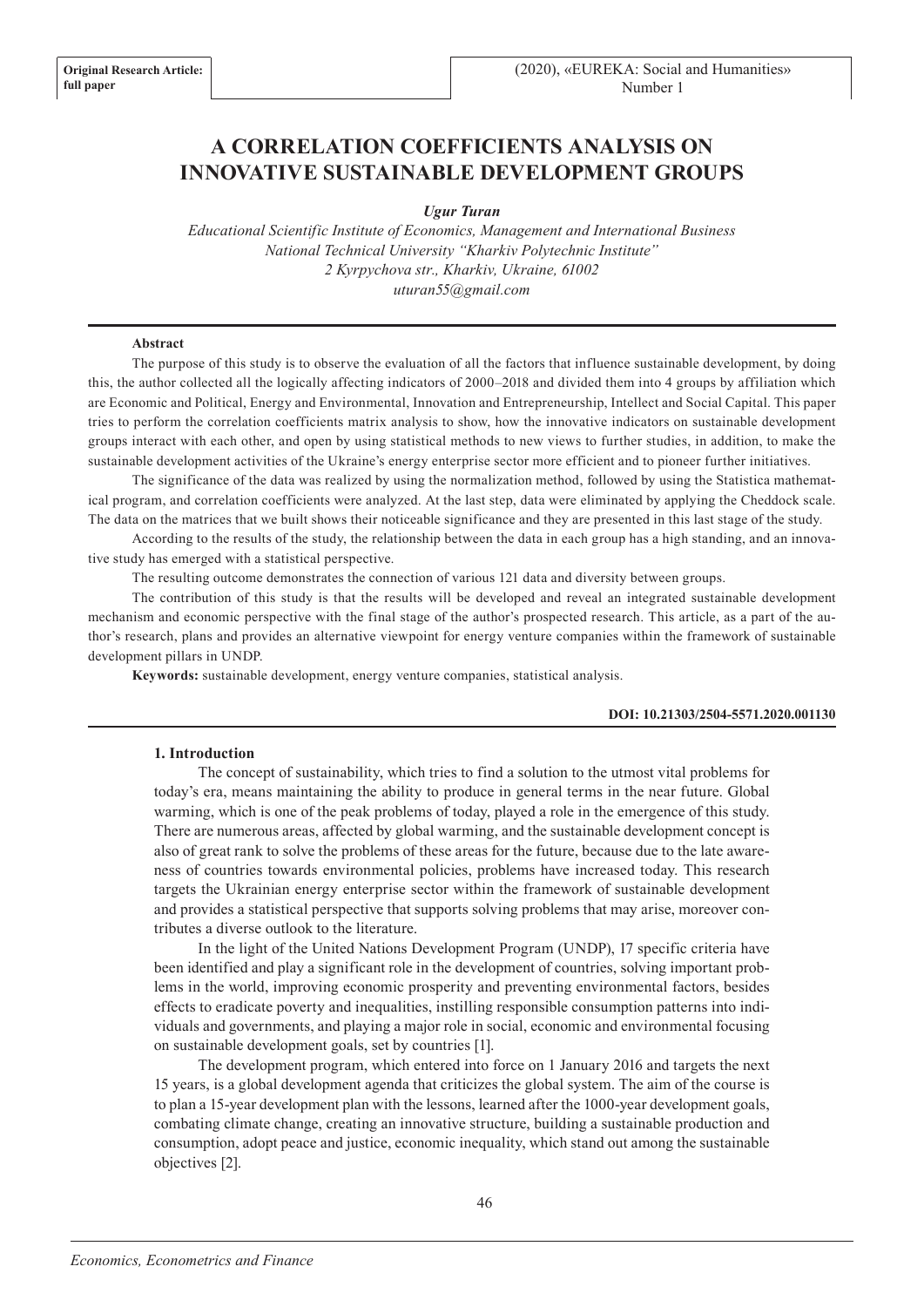UNDP is in a unique spot to implement its objectives through its work in more than 170 countries and territories. While the world economy grew by 0.001 % in the 1700s, with the industrial revolution in the 1750s, economies began to make the visible progress. One of the major factors behind this is the active use of coal [3]. This situation, which completely changes the way of production of countries and producers, and the economic order, has brought out an understanding of growth-based welfare in the world. On the other hand, with the increase in the use of fossil fuels, the economic system that has shaken the social order has emerged and the eco-system has been directly affected. It is well known, that the heavy industry, which developed after the Second World War, focused on the development economy and started to affect the ecosystem [4].

A wake-up movement in the world in the early 1990s made awareness to begin. The Rio summit is the beginning of awareness of the world's major issues and is an important pillar. Among the determined criteria, the economic and social dimensions were mentioned in red and blue colors, respectively. The environmental dimension to be added in the future would take its place in the literature with the green color [5]. The awareness of the problems in the world has increased considerably after 2010. For example, the 1000-year development plan between 2000 and 2015 has worked very well and has been a guide in solving many problems. Poverty in Africa has fallen by half, the proportion of girls, enrolled at school has been increasing, and pioneering the solution to such important social problems has begun.

World Sustainable Development goals of the United Nations have been progressing towards their goals since 2016 and aim to eliminate the issues, such as poverty, hunger, health, education and social equality, which have important problems for the world. For example, contrariwise, with the support of the politicians of the countries, hunger can be eliminated and this is possible, but Poverty and inequality are the main issues that may take time, but it is possible [6]. Innovations can be accelerated to reach the stated targets. Human beings form the basis of sustainable development, and whenever individuals change their consumption patterns and lifestyles, the goals are more easily achieved. For example, it is necessary to investigate how products are produced and to focus on behavioral changes. It is necessary to examine the supply chain in the processes of importing a product, to make it sustainable and to produce policies that will harmonize with nature, economy and social environment. The policies of the countries are on their way to a new form. The concepts of green economy and sustainable economy are included in the policies of states. If economic growth models are being questioned in the world today, one of the most important reasons for this is changing production and consumption paths. It has been recognized, that if consumption is increased without increasing equity, this leads to significant problems, and on this basis, sustainable development objectives are of great importance [7].

While searching the literature for this study, it was seen, that it would be useful to state the key points briefly. The priority of this study is that it addresses a wide range area. In example, to show a significant point, such as climate change, which is one of the most important issues of today, under the name of energy and environment group, this issue has been pressed. The importance of climate change covers many areas, for example, it can affect economic and environmental factors directly or indirectly. Precautions and policies for not to be affected by climate change in the following years both in the field of economy and energy, innovation, etc are necessary. It appeals to many areas in the field [8, 9].

As it is known, climate change affects various ranges, it started to bring one after another in numerous problems. Such as, one study demonstrates the effect of climate change on marine safety in transportation areas. In fact, we observe that people, living in these regions, do not make any preparations for climate change and the government focuses on the Arctic region because it poses a risk of emerging [10]. Another study focused on the position of climate change for human health and the concepts of community resilience and risk management regionally [11]. This study was aimed at Chinese agricultural production and it was observed that harvest times were affected by the humidity rate and wind speed due to climate change [12].

Another essential point is new business opportunities or ideas that can be upgraded with innovations and entrepreneurship by using sustainable development models. Focusing on these areas is a vital priority for people or companies, because in an integrated market, the world is not that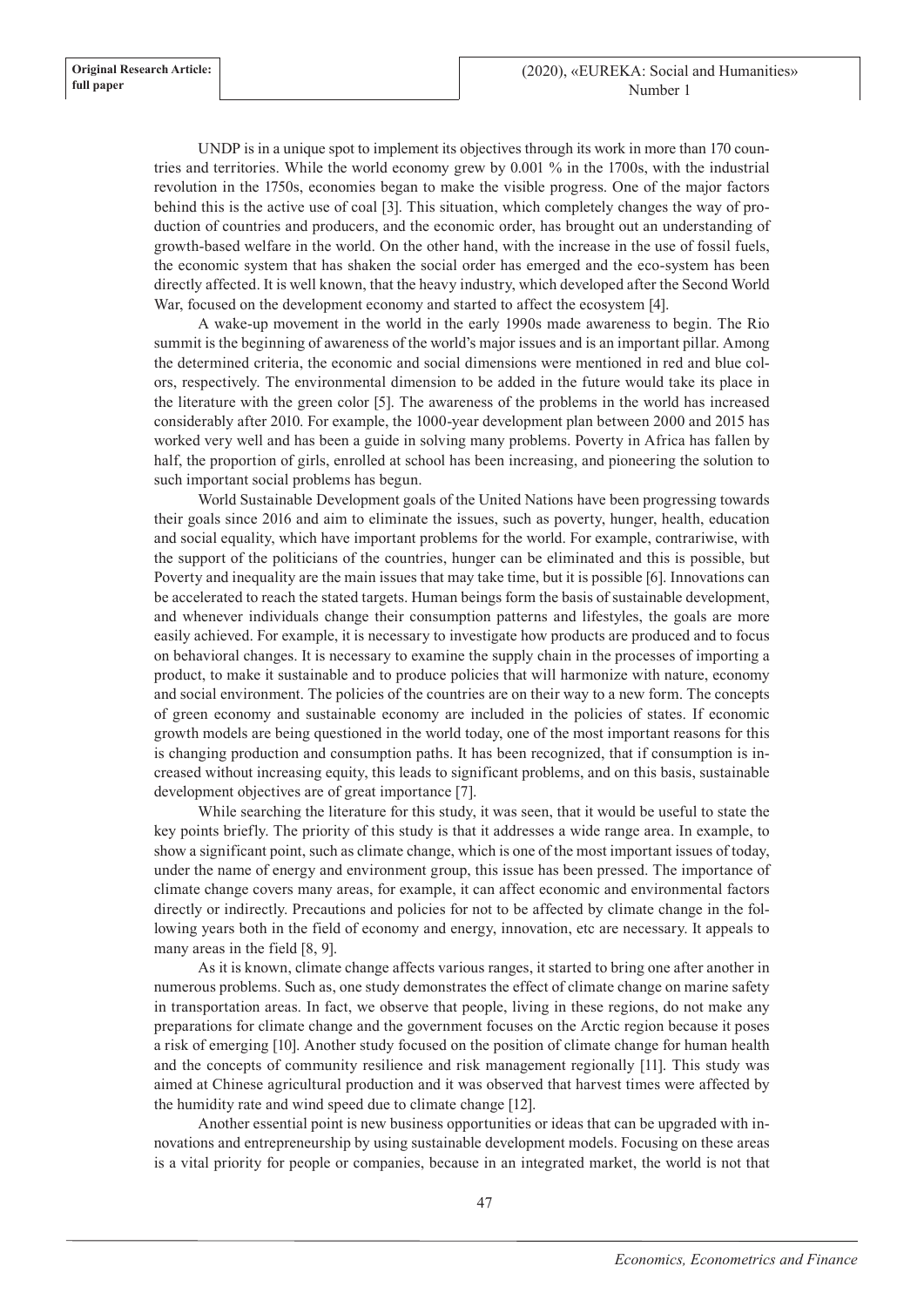great, and any awareness or innovation leads to further work and earnings [13, 14]. For instance, this study has examined how entrepreneurship will take form for the following years, and has studied digital innovation and digital entrepreneurship concepts [15].

The energy field is crucial for sustainable development. A sustainable economy, such as energy efficiency, is of paramount importance in building a business. Minimizing the economic impacts, brought about by climate change, is focusing on specific areas and issues [16].

The importance of major issues, such as fighting hunger, income inequality, human rights, fighting corruption, and the quality of education must and should be a priority for all countries [17].

Certain pillars, such as the Kyoto Protocol, the Paris treaty, the Rio summit, are of great position in making the world an economically, environmentally and socially sustainable place [18].

One of the main objectives of this study was to identify innovative sustainable development groups with the correlation coefficient analysis and to reveal certain data by elimination. Before reaching this point, the publications in some important literature that use the normalization method in the field of energy, such as [19] were analyzed. The importance of this method will be explained in more detail in the next section.

As a whole, the intention of the author as a result of this study is to present a different point of view by creating innovative groups of sustainability concepts with a standpoint through the statistical analysis. The formation processes of the groups were created and expanded on the basis of UNDP's sustainability goals, and in this article, which is a part of the author's research with indicators from various sources, the Ukrainian energy market problems were targeted, and in this path this study aimed to give the literature an unlike and innovative viewpoint.

### **2. Research Materials and Methods**

To the transitory start to this section by explaining the route of the research approaches, there are 4 main titles (**Fig. 1**) in the model, respectively, Economy and Politics, Energy and Environment, Innovation and Entrepreneurship, Intellect and Social Culture.



**Fig. 1.** Innovative sustainable development groups

121 indicators with data for these groups were collected from 3 main places: World Data Banks database, which is called "World Development Indicators", British Petroleum Statistical Data 2019 and Ukrstat. The time interval for the data is from 2000 to 2018 for Ukraine. The study, concentrated on Ukraine, has the potential to be developed and applied to different countries by utilizing further models and indicators. For forecasting between variables and getting particular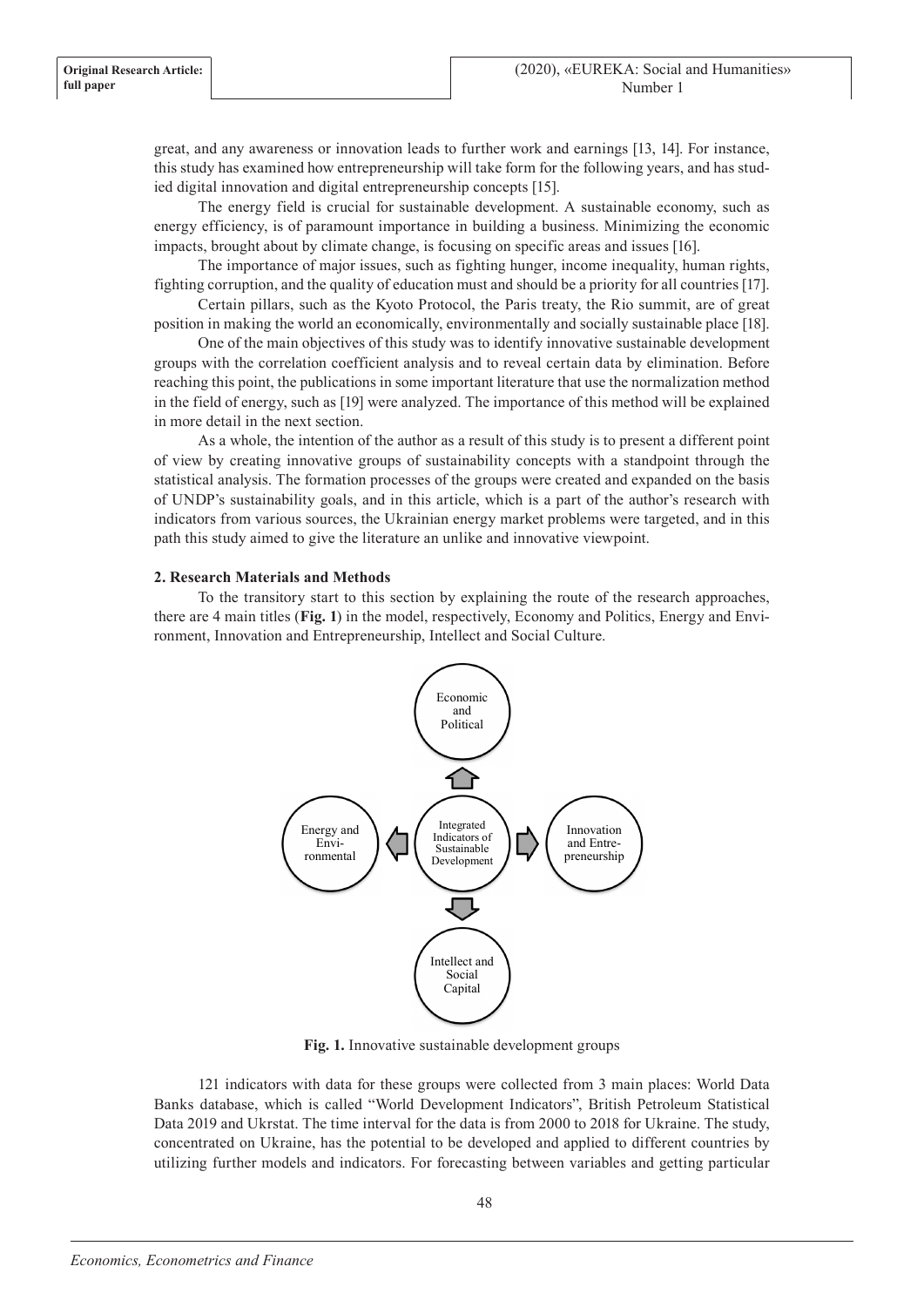results, the time period was chosen as 18 years. The value of 0.0001 is given for certain years of some indicators without data. This value was decided in accordance with consideration as an inert element. For the analysis, a statistical program was implemented, which is called *Statistica 10*, our data were normalized by this program according to their minimum and maximum decisions from the perspective of entrepreneurs. As a result, we had obtained the output correlation coefficient matrix form, and in last according to the Cheddock scale, we selected the most fitted indicators among the groups. The route of author's research is shown in (**Fig. 2**).



**Fig. 2.** The visual process of the study

If we examine these stages more deeply to provide a statistical comparison of the 121 data we have, the data are converted into the same type of statistics by the normalization method. While using the normalization method, maximum or minimum values had been calculated, then and formalization was achieved and we obtained new values.

> $xi \wedge \llbracket norm \rrbracket = xi / x \max \rightarrow 1;$  $xi \wedge \llbracket norm \rrbracket = x \min/xi \rightarrow 1.$

Following this procedure, for the correlation coefficient analysis, to enlighten briefly; it is used to measure the strength of the connection between two factors. Correlation analysis is a statistical method, used to test the linear relationship between two variables or the relationship of one variable with two or more variables and to measure the degree of this relationship if any. The aim of the correlation analysis is to see, in which direction the dependent variable (Y) changes when the independent  $(X)$  changes. As a result of the correlation analysis, a linear relationship and the degree of this relationship, if any, is calculated with the correlation coefficient. The correlation coefficient is indicated by "r and takes values between –1 and +1. A positive relationship indicates that if the values of the X variable increase, the values of the Y variable increase, or if the values of the X variable fall, the values of the Y variable tend to fall. A negative correlation (negative relationship) means that if the values of one of the variables increase, the values of the other variable decrease. The correlation coefficient of "0 shows that there is no linear relationship between the variables [20].

According to the above descriptions, to start with, it is needed to pick the factors, which might affect a resulting sign. Consequently, we have a matrix of harmonizing correlation coefficients, which is used as the base for an analysis of limitation interdependence which is by using the Cheddock Scale. Then we select limitations, shown in **Fig. 3**), regularly affecting the resulting sign, and eliminate the parameters with a fragile connection by the situation from the structure. Also, we remove parameters with a high matching correlation coefficient. In last by understanding the Cheddock Scale, it is the one furthermost, generally used in statistics.

This measures the strength and path of a linear relationship between two variables. Values continually range among –1 (solid negative relationship) and +1 (solid positive relationship). Factors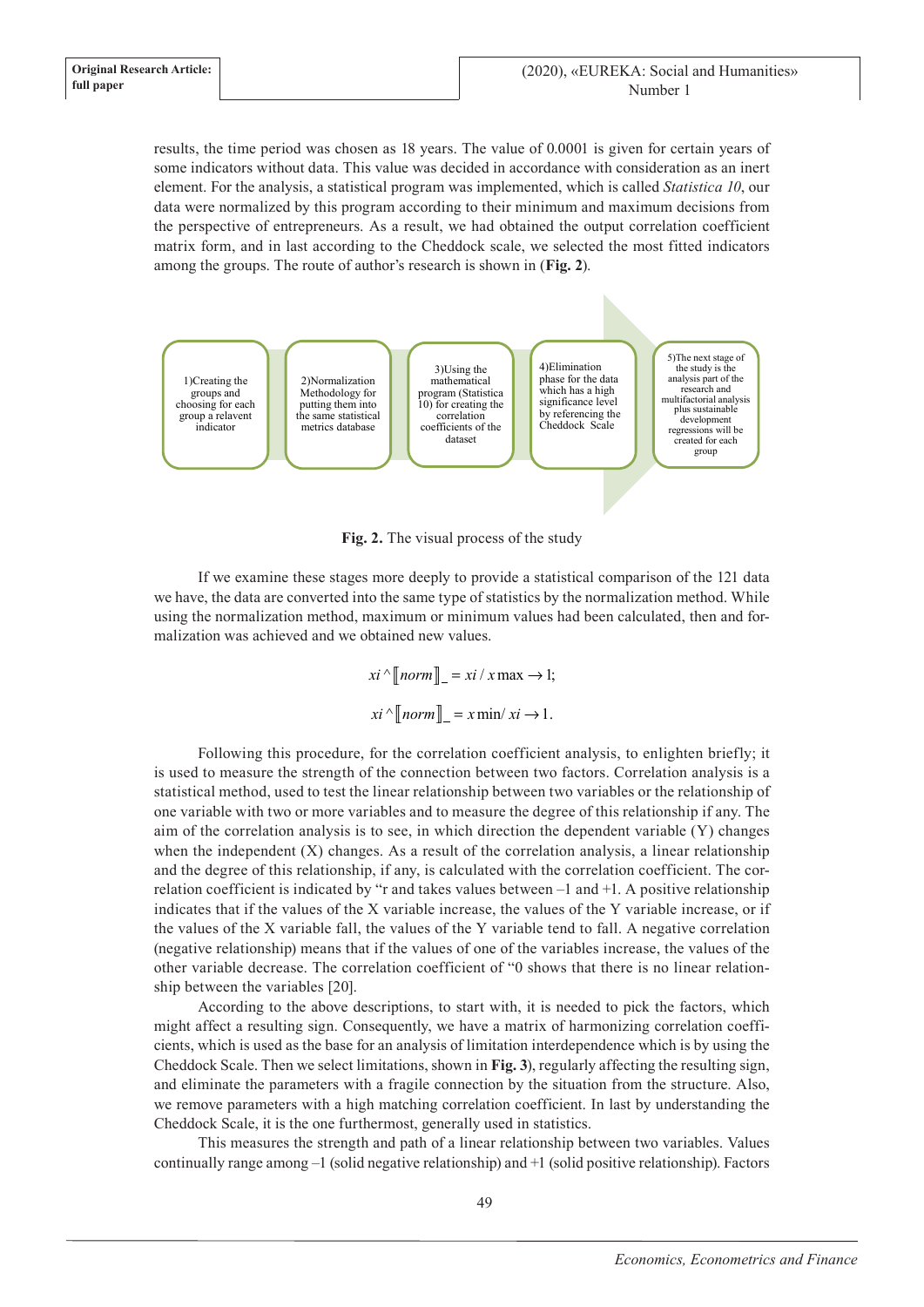at or nearby to zero suggest weak or no relationship. Correlation coefficient values, fewer than +0.6 or larger than –0.6, are not measured significant. According to the research processes and methods, the next chapter describes the outputs and analysis of the data.



**Fig. 3.** The Cheddock scale criteria [21]

# **3. Results and Discussion**

In this section, there are demonstrated author's research findings. After elimination by using the Cheddock scale, a total of 44 data for 4 groups was obtained according to the coefficient correlations. The variables that stayed in the model are shown below under their groups. Except for the Energy and Environment group, the matrix outputs of the other sets are summarized and the indicators of the energy and environment group have taken place in more detail.

# **3. 1. Economic and Political Group**

- Imports of goods and services (% of GDP),  $-x1$ ;
- Gross fixed capital formation (% of GDP),  $-x2$ ;
- Exports of goods and services (% of GDP),  $-x3$ ;
- $-$  Inflation, GDP deflator (annual %),  $x4$ ;
- Tax revenue (% of GDP),  $-x7$ ;
- GDP growth (annual  $\%$ ), x9;
- Foreign direct investment, net outflows (% of GDP),  $-x10$ ;
- Portfolio investment, net (BoP, current US\$), x12;
- Foreign direct investment, net inflows (% of GDP), x13;
- Real interest rate  $(\%)$ , x14;
- Unemployment, youth total (% of total labor force ages 15–24) (national estimate)  $x17$ ;
- Military expenditure (% of GDP),  $x18$ ;
- Final consumption expenditure (% of GDP),  $-x20$ ;
- General government final consumption expenditure (% of GDP), x22;
- Dynamic Use of IMF credit (DOD, current US\$), x26;
- Manufactures imports (% of merchandise imports), x30.

This group is the set, where most indicators remain, it is seen above in **Table 1**, after the elimination method and, where important indicators are removed as well. When we give an example to this economic and political group, from the point of view of energy enterprise companies, foreign direct investment (net outflows), exports of goods and services, portfolio investment, manufactures imports managed to remain in our matrix system. Consisting of important inputs of a sustainable economy, GDP growth (annual percentage), tax revenue (percentage of GDP), inflation, real interest rates, etc. matrix has taken place in our system. Consisting of important inputs of a sustainable economy, GDP growth (annual percentage), tax revenue (percentage of GDP), inflation, real interest rates, etc. matrix has taken place in our system. From another point of view, to give an example among the data, eliminated according to the Cheddock scale method, current account balance (percentage of GDP), research and development expenditure (percentage of GDP), unemployment (total, percentage of labor force), household's final consumption of GDP), etc. and the analysis of these data will not be done in the next steps, and the analyzer will continue with only the data we have.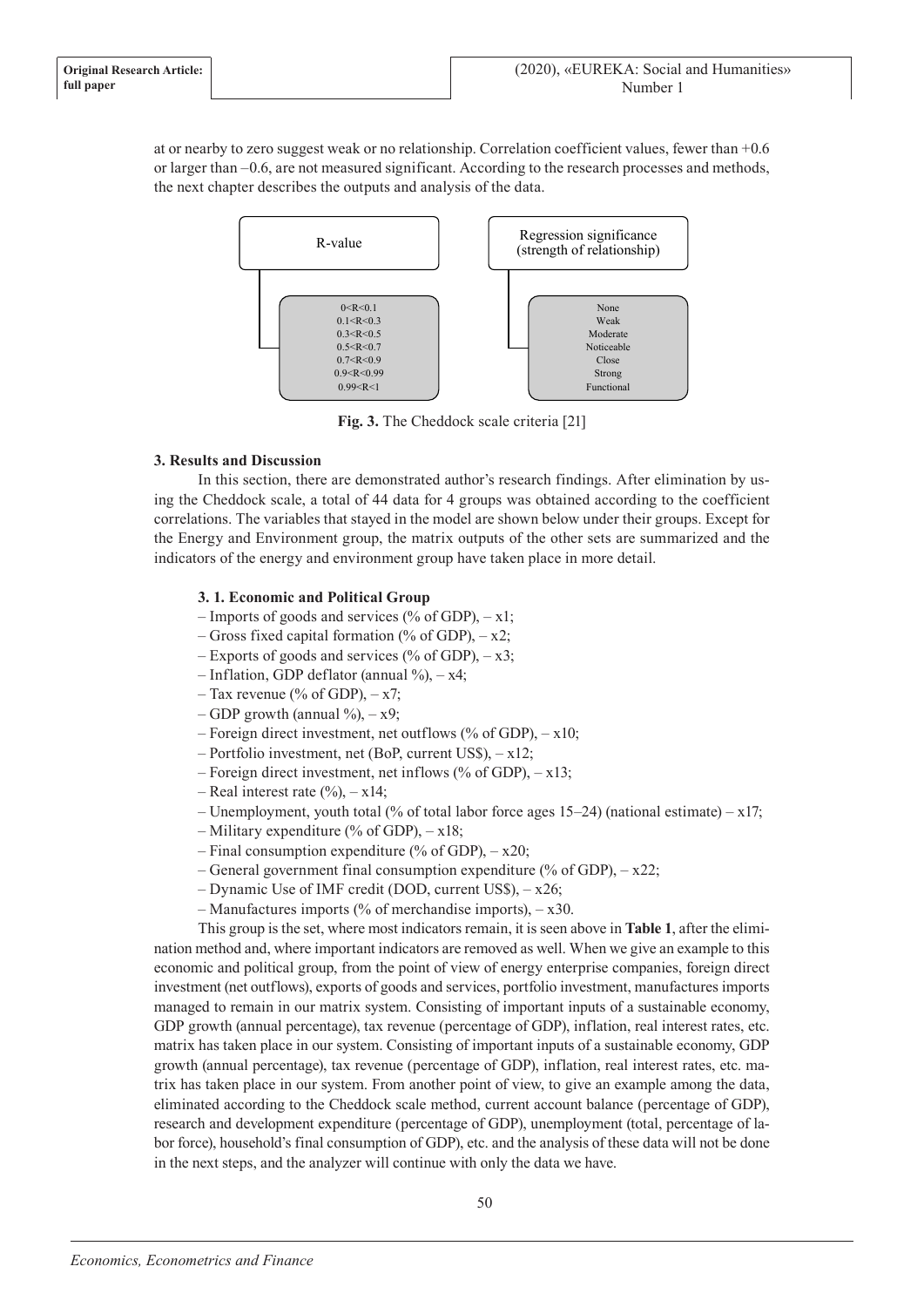|            | Economic and I ontitute correlation I mai , old I count |                  |                         |                 |                  |           |            |                                 |                |                |          |               |                 |         |                         |                |
|------------|---------------------------------------------------------|------------------|-------------------------|-----------------|------------------|-----------|------------|---------------------------------|----------------|----------------|----------|---------------|-----------------|---------|-------------------------|----------------|
|            | x1                                                      | x2               | x3                      | x4              | x7               | <b>x9</b> | <b>x10</b> | x12                             | x13            | x14            | x17      | x18           | x20             | x22     | x26                     | x30            |
| x1         |                                                         | 0.38             | $-0.46$                 | 0.14            | $-0.11$          | $-0.14$   | 0.02       | $-0.06$                         | 0.37           | $-0.23$        | 0.02     | 0.24          | $-0.33$         | 0.37    | 0.22                    | $-0.03$        |
| x2         | 0.38                                                    | $\mathbf{1}$     | $-0.13$                 | $-0.14$ $-0.12$ |                  | 0.53      | 0.21       | $-0.24$                         | 0.59           | $-0.13$        | 0.58     | 0.43          | $-0.66$         | 0.6     | $-0.08$                 | 0.01           |
| x3         |                                                         | $-0.46$ $-0.13$  | $\pm$                   | $-0.09$         | $-0.18$          | 0.35      | $-0.49$    | 0.35                            | $-0.41$        | 0.14           | 0.13     | $-0.19$       | $-0.5$          | $-0.08$ | $\overline{0}$          | 0.69           |
| x4         | 0.14                                                    |                  | $-0.14 - 0.09$          | $\blacklozenge$ | $-0.08$          | 0.09      |            | $-0.12$ $-0.41$ $-0.35$         |                | 0.05           | 0.15     | 0.46          | 0.07            | 0.08    | $-0.57$                 | 0.2            |
| x7         | $-0.11$                                                 |                  | $-0.12$ $-0.18$ $-0.08$ |                 | $\blacksquare$ 1 | 0.03      |            | $-0.12$ $-0.03$ $-0.21$ $-0.01$ |                |                |          | $-0.22 -0.39$ | 0.32            | $-0.41$ | $-0.13$                 | $-0.26$        |
| x9         | $-0.14$                                                 | 0.53             | 0.35                    | 0.09            | 0.03             | $1 -$     | $-0.13$    | $-0.3$                          | 0.07           | $-0.18$        | 0.48     | 0.29          | $-0.62$         | 0.32    | $-0.47$                 | 0.22           |
| <b>x10</b> | 0.02                                                    | 0.21             | $-0.49$                 |                 | $-0.12$ $-0.12$  | $-0.13$   | $\sim$ 1   | $-0.3$                          | 0.46           | 0.34           | $-0.03$  | 0.24          | 0.27            | 0.13    | $-0.07$                 | $-0.38$        |
| x12        | $-0.06$                                                 | $-0.24$          | 0.35                    |                 | $-0.41 - 0.03$   | $-0.3$    | $-0.3$     | $\pm$                           | $-0.32$        | 0.08           | 0.02     | $-0.39$       | $-0.12$         | $-0.1$  | 0.64                    | 0.27           |
| x13        | 0.37                                                    | 0.59             | $-0.41$                 |                 | $-0.35 -0.21$    | 0.07      | 0.46       | $-0.32$                         | $\overline{1}$ | $\overline{0}$ | 0.12     | 0.31          | $-0.25$         | 0.49    | 0.12                    | $-0.34$        |
| x14        | $-0.23$                                                 | $-0.13$          | 0.14                    | 0.05            | $-0.01$          | $-0.18$   | 0.34       | 0.08                            | $\theta$       | $\mathbf{1}$   | $-0.11$  | $-0.12$       | 0.05            | $-0.17$ | 0.07                    | 0.14           |
| x17        | 0.02                                                    | 0.58             | 0.13                    | 0.15            | $-0.22$          | 0.48      | $-0.03$    | 0.02                            | 0.12           | $-0.11$        | $\sim$ 1 | 0.4           | $-0.49$         | 0.33    | $-0.17$                 | 0.42           |
| x18        | 0.24                                                    | 0.43             | $-0.19$                 | 0.46            | $-0.39$          | 0.29      | 0.24       | $-0.39$                         | 0.31           | $-0.12$        | 0.4      | $\mathbf{1}$  | $-0.24$         | 0.64    | $-0.35$                 | 0.1            |
| x20        | $-0.33$                                                 | $-0.66$          | $-0.5$                  | 0.07            | 0.32             | $-0.62$   | 0.27       |                                 | $-0.12 -0.25$  | 0.05           | $-0.49$  | $-0.24$       | $\mathbf{1}$    |         | $-0.53$ $-0.09$ $-0.52$ |                |
| x22        | 0.37                                                    | 0.6 <sub>1</sub> | $-0.08$                 | 0.08            | $-0.41$          | 0.32      | 0.13       | $-0.1$                          | 0.49           | $-0.17$        | 0.33     |               | $0.64 - 0.53$   | -1      | $-0.05$                 | $-0.13$        |
| x26        | 0.22                                                    | $-0.08$          | $\Omega$                | $-0.57$         | $-0.13$          | $-0.47$   | $-0.07$    | 0.64                            | 0.12           | 0.07           | $-0.17$  | $-0.35$       | $-0.09$ $-0.05$ |         | $\mathbf{1}$            | 0.03           |
| x30        | $-0.03$                                                 | 0.01             | 0.69                    | 0.2             | $-0.26$          | 0.22      | $-0.38$    | 0.27                            | $-0.34$        | 0.14           | 0.42     | 0.1           | $-0.52$ $-0.13$ |         | 0.03                    | $\overline{1}$ |

| <b>Table 1</b>                                      |
|-----------------------------------------------------|
| Economic and Political Correlation Analysis Results |

# **3. 2. Energy and Environment Group's Detailed Indicators**

The first step for the Energy and Environment group, the data selection, has been added to this study. Below in **Table 2**, it was added to the initial version of the data of this group, the aim for showing the detail indicators is to take attention for a possible sustainable development system that could be a possible example for the energy companies.

## **Table 2**

| 1   | $\overline{2}$                                                                            |
|-----|-------------------------------------------------------------------------------------------|
| x37 | CO2 emissions from manufacturing industries and construction (% of total fuel combustion) |
| x38 | CO2 emissions from electricity and heat production, total (% of total fuel combustion)    |
| x39 | Methane emissions (% change from 1990)                                                    |
| x40 | Coal rents (% of GDP)                                                                     |
| x41 | Renewable energy consumption (% of total final energy consumption)                        |
| x42 | Electricity production from nuclear sources (% of total)                                  |
| x43 | Electricity production from oil, gas and coal sources (% of total)                        |
| x44 | Access to electricity (% of population)                                                   |
| x45 | Energy intensity level of primary energy (MJ/\$2011 PPP GDP)                              |
| x46 | Energy use (kg of oil equivalent per capita)                                              |
| x47 | Electric power consumption (kWh per capita)                                               |
| x48 | Fossil fuel energy consumption (% of total)                                               |
| x49 | Alternative and nuclear energy (% of total energy use)                                    |
| x50 | Energy imports, net (% of energy use)                                                     |
| x51 | CO2 emissions (metric tons per capita)                                                    |
| x52 | Total greenhouse gas emissions (% change from 1990)                                       |
| x53 | Total greenhouse gas emissions (kt of CO2 equivalent)                                     |
| x54 | Agricultural methane emissions (% of total)                                               |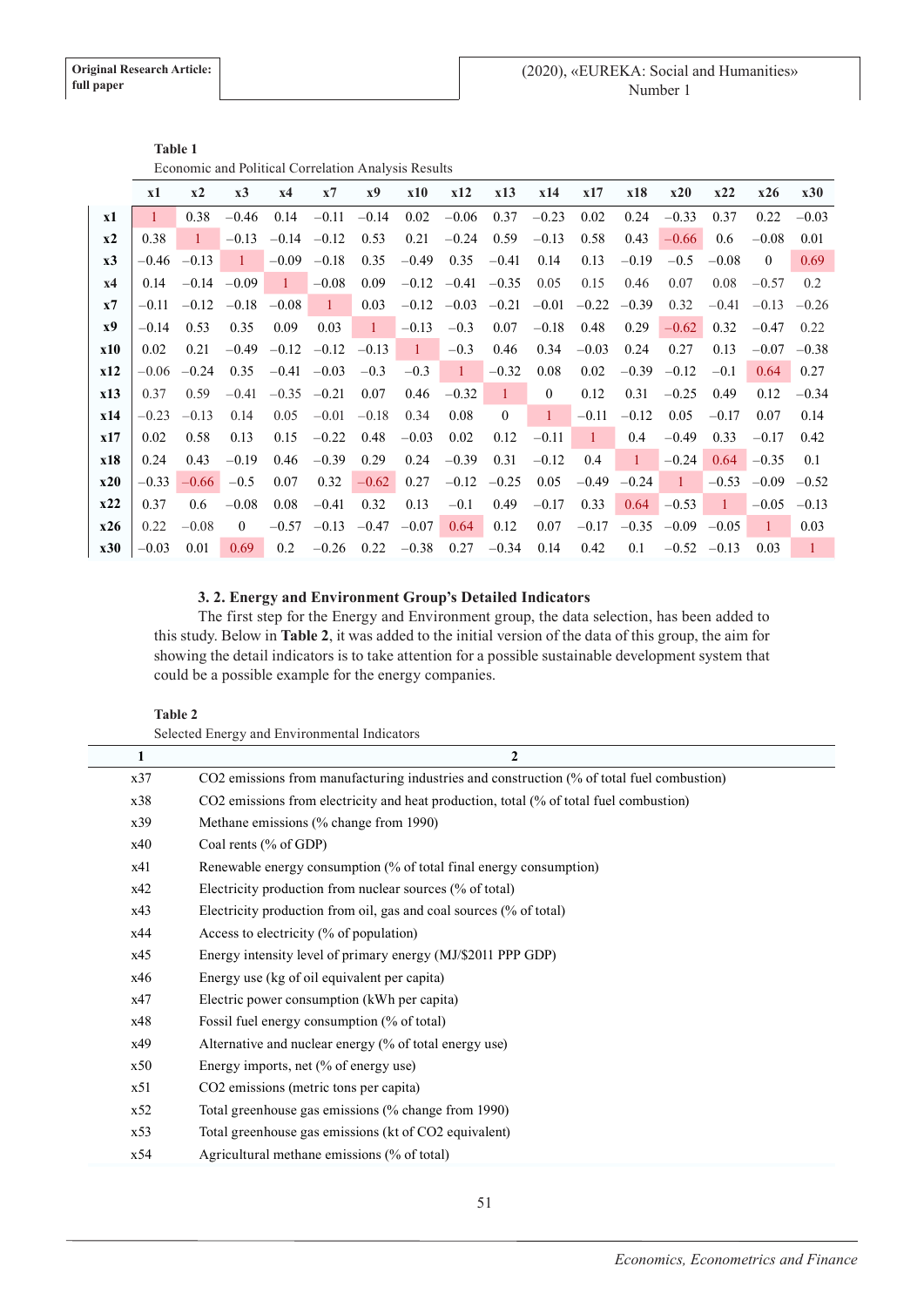## **Continuation of Table 2**

| 1    | $\mathbf{2}$                                                                         |
|------|--------------------------------------------------------------------------------------|
| x55  | Methane emissions in energy sector (thousand metric tons of CO2 equivalent)          |
| x56  | Oil rents (% of GDP)                                                                 |
| x57  | Total natural resources rents (% of GDP)                                             |
| x58  | Natural gas rents (% of GDP)                                                         |
| x59  | Primary Energy: Consumption (Million tonnes oil equivalent)                          |
| x60  | Nuclear Energy: Generation (Terawatt-hours)                                          |
| x61  | Nuclear Energy: Consumption (Million tonnes oil equivalent)                          |
| x62  | Natural Gas Production (bcm)                                                         |
| x63  | Natural Gas Consumption (bcm)                                                        |
| x64  | Coal Production (Million tonnes oil equivalent)                                      |
| x65  | Coal Consumption (Million tonnes oil equivalent)                                     |
| x66  | Oil Consumption (million tonnes)                                                     |
| x67  | Electricity generation from oil (Terawatt-hours)                                     |
| x68  | Electricity generation from gas (Terawatt-hours)                                     |
| x69  | Electricity generation from coal (Terawatt-hours)                                    |
| x119 | Current expenditures on environmental protection (in current prices, thsd. UAH)      |
| x120 | Air emissions total from stationary sources (Air emissions total, thsd.t)            |
| x121 | Renewable share (modern renewables) in final energy consumption percentage (SDG 7.2) |

Although this group has 36 indicators, after analyzing the correlation coefficients, according to the result, only 6 data are left, when the Cheddock scale method is applied. This shows us that the relations of the indicators with each other are highly significant.

- Renewable energy consumption  $\frac{0}{0}$  of total final energy consumption), x41;
	- Primary Energy: Consumption (Million tons' oil equivalent), x59;
	- Natural Gas Production (bcm), x62;
	- Electricity generation from oil (Terawatt-hours), x67;
- Air emissions total from stationary sources (Air emissions total, thsd.t), x120;

– Renewable share (modern renewables) in final energy consumption percentage  $(SDG 7.2)$ ,  $- x121$ .

As can be seen, among the remaining data after the correlation coefficient analysis in **Table 3**, the most important indicators are renewable energy consumption, electric generation from oil, air emissions total from stationary sources and renewable share from the modern tech. In the further research's part of the study, it will be studied on what structure these data can benefit the industry.

### **Table 3**

Energy and Environment Correlation Analysis Results

|            | x41     | x59     | x62     | <b>x67</b> | x120    | x121    |
|------------|---------|---------|---------|------------|---------|---------|
| x41        |         | 0.07    | 0.33    | $-0.37$    | 0.22    | 0.57    |
| x59        | 0.07    |         | $-0.25$ | $-0.19$    | $-0.15$ | $-0.25$ |
| <b>x62</b> | 0.33    | $-0.25$ |         | $-0.28$    | $-0.17$ | 0.27    |
| x67        | $-0.37$ | $-0.19$ | $-0.28$ |            | 0.37    | 0.08    |
| x120       | 0.22    | $-0.15$ | $-0.17$ | 0.37       |         | 0.44    |
| x121       | 0.57    | $-0.25$ | 0.27    | 0.08       | 0.44    |         |

The Energy and Environment group is of great importance in this study, as the main purpose of the study is to provide a ground-breaking sustainable development mechanism and economic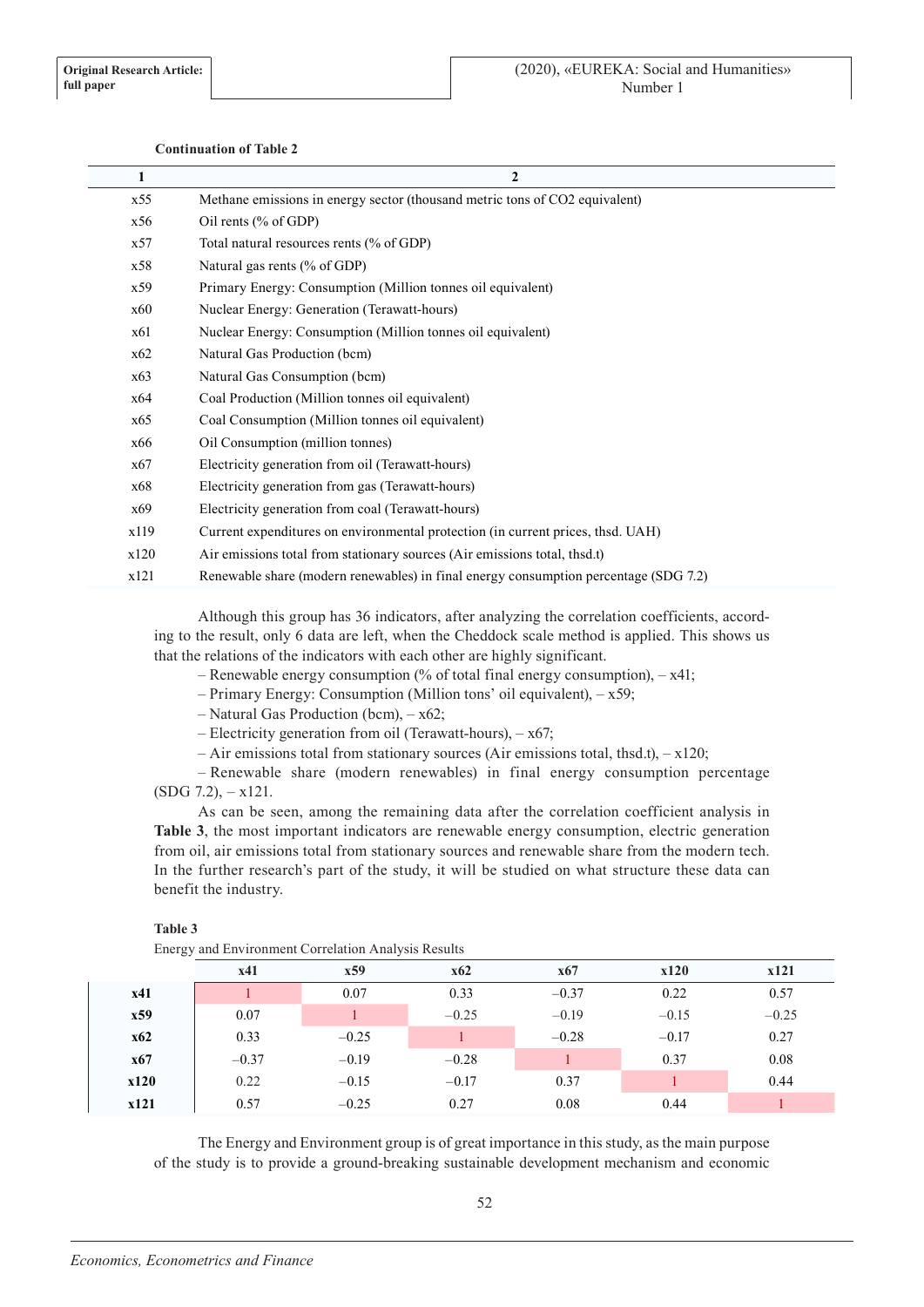perspective with an alternative viewpoint to the energy market of Ukraine. This group, which has influenced many fields, can be further developed in future studies and can assist various studies, forecasts, and academic researches. For this development, the final version of the model and the analysis parts are of high significance. As seen in the above stage so far, it gives an innovative perspective for various studies.

# **3. 3. Innovation and Entrepreneurship Group**

- $-$  High-technology exports (% of manufactured exports),  $x75$ ;
- Time to prepare and pay taxes (hours),  $-x77$ ;
- Investment in energy with private participation (current US\$), x82;
- Firms offering formal training  $%$  of firms), x83;
- Firms experiencing losses due to theft and vandalism (% of firms), x84;
- Patent applications, residents, x85;
- Patent applications, nonresidents, x86;
- Merchandise trade (% of GDP),  $x87$ ;
- Employers, total (% of total employment) (modeled ILO estimate), x90;
- The share of innovative enterprises in the total number of industrial enterprises,  $-x92$ ;

– Financing sources of innovation activities of industrial enterprises (Total sum of expenses, own funds, state budget, non-resident investor, other sources), – x93.

Innovation title, which is one of the most important factors for sustainable development in this century, was combined with entrepreneurship in this study and common indicators were analyzed. According to the results obtained, we observe in **Table 4** how important innovation is. For example, high-tech exports, patent applications both residents and non-residents, financing sources of innovation activities of industrial enterprises are some of the vital indicators in this section. Next, an innovative sustainable development mechanism will be created by using these indicators in the author's research studies. As a result, innovation and entrepreneurship are of utmost importance for sustainability, and it has been observed, that the focus of entrepreneurs and policymakers is primarily related to innovative ideas.

| Table 4        |
|----------------|
| In a variation |

|            | Innovation and Entrepreneurship Correlation Analysis Results |              |              |          |              |              |              |              |              |                |              |
|------------|--------------------------------------------------------------|--------------|--------------|----------|--------------|--------------|--------------|--------------|--------------|----------------|--------------|
|            | x75                                                          | x77          | x82          | x83      | x84          | x85          | x86          | x87          | x90          | x92            | x93          |
| x75        | 1                                                            | $-0.5$       | 0.32         | $-0.26$  | $-0.05$      | $-0.41$      | $\mathbf{0}$ | $-0.1$       | 0.32         | 0.59           | 0.65         |
| x77        | $-0.5$                                                       | $\mathbf{1}$ | $-0.25$      | 0.19     | 0.2          | 0.44         | $-0.47$      | 0.58         | $-0.06$      | 0.22           | $-0.69$      |
| x82        | 0.32                                                         | $-0.25$      | $\mathbf{1}$ | $-0.2$   | 0.13         | $-0.22$      | $-0.02$      | 0.24         | $-0.18$      | 0.22           | 0.3          |
| x83        | $-0.26$                                                      | 0.19         | $-0.2$       |          | $-0.24$      | $-0.14$      | $-0.13$      | $-0.12$      | $-0.08$      | $\overline{0}$ | $-0.25$      |
| x84        | $-0.05$                                                      | 0.2          | 0.13         | $-0.24$  | $\mathbf{1}$ | 0.02         | $-0.35$      | 0.16         | 0.09         | 0.09           | $-0.14$      |
| x85        | $-0.41$                                                      | 0.44         | $-0.22$      | $-0.14$  | 0.02         | $\mathbf{1}$ | 0.22         | 0.23         | 0.11         | $-0.08$        | $-0.45$      |
| x86        | $\theta$                                                     | $-0.47$      | $-0.02$      | $-0.13$  | $-0.35$      | 0.22         | $\mathbf{1}$ | $-0.15$      | 0.39         | $-0.36$        | 0.21         |
| x87        | $-0.1$                                                       | 0.58         | 0.24         | $-0.12$  | 0.16         | 0.23         | $-0.15$      | $\mathbf{1}$ | 0.06         | 0.22           | $-0.22$      |
| <b>x90</b> | 0.32                                                         | $-0.06$      | $-0.18$      | $-0.08$  | 0.09         | 0.11         | 0.39         | 0.06         | $\mathbf{1}$ | 0.21           | 0.25         |
| x92        | 0.59                                                         | 0.22         | 0.22         | $\theta$ | 0.09         | $-0.08$      | $-0.36$      | 0.22         | 0.21         |                | 0.27         |
| x93        | 0.65                                                         | $-0.69$      | 0.3          | $-0.25$  | $-0.14$      | $-0.45$      | 0.21         | $-0.22$      | 0.25         | 0.27           | $\mathbf{1}$ |

Innovation and Entrepreneurship Correlation Analysis Results

## **3. 4. Intellect and Social Capital Group**

- Current health expenditure (% of GDP),  $x96$ ;
- Total number of apartments (thsd), x99;
- Total alcohol consumption per capita, x101;
- $-$  Physicians (per 1,000 people),  $x103$ ;
- Smoking prevalence, total (ages 15+), x106;
- Scientific and technical journal articles,  $x107$ ;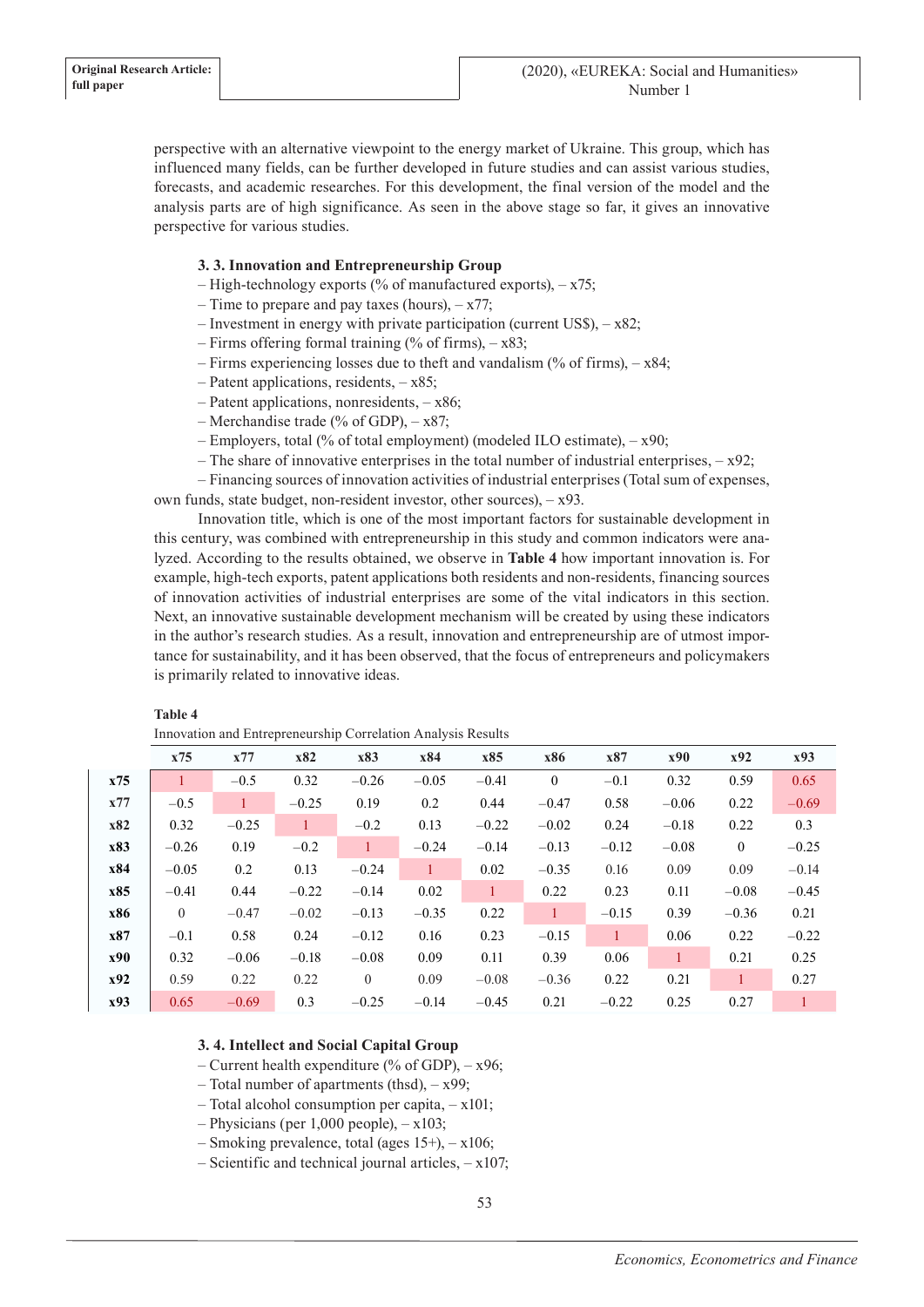- Technicians in R&D (per million people),  $-x108$ ;
- Researchers in R&D (per million people), x109;
- Population, total, x110;
- Literacy rate, adult total (% of people ages 15 and above), x111;
- $-$  Birth rate, crude (per 1,000 people),  $-$  x116.

Intellect and Social Capital is also significant for showing the level of the country or the society. As we can see above in **Table 5**, there is no doubt about how many scientists or technicians the country has, even their alcohol consumption, number of apartments, birth rate, etc; it shows its level of society, intellectual body... This group demonstrates Ukraine's intellect and social interaction of indicators and it shows the growth in 2000–2018 in both social and intellectual structures. Further study will examine the opportunity of their development sustainability.

#### **Table 5**

| Intellect and Social Capital Correlation Analysis Results |  |  |  |  |
|-----------------------------------------------------------|--|--|--|--|
|-----------------------------------------------------------|--|--|--|--|

|      | x96     | x99     | x101    | x103         | x106         | x107         | x108         | x109         | x110         | x111    | x116    |
|------|---------|---------|---------|--------------|--------------|--------------|--------------|--------------|--------------|---------|---------|
| x96  |         | $-0.53$ | 0.12    | $-0.29$      | 0.33         | $-0.56$      | $-0.21$      | $-0.16$      | $-0.44$      | $-0.12$ | $-0.64$ |
| x99  | $-0.53$ | 1       | 0.16    | 0.31         | 0.13         | 0.09         | 0.14         | 0.04         | 0.54         | 0.2     | 0.28    |
| x101 | 0.12    | 0.16    | 1       | $-0.08$      | 0.36         | $-0.25$      | $-0.2$       | $-0.23$      | 0.25         | 0.12    | $-0.16$ |
| x103 | $-0.29$ | 0.31    | $-0.08$ | $\mathbf{1}$ | $-0.5$       | 0.31         | 0.28         | 0.26         | $\mathbf{0}$ | 0.08    | 0.3     |
| x106 | 0.33    | 0.13    | 0.36    | $-0.5$       | $\mathbf{1}$ | $-0.48$      | $-0.12$      | $-0.19$      | 0.26         | $-0.02$ | $-0.37$ |
| x107 | $-0.56$ | 0.09    | $-0.25$ | 0.31         | $-0.48$      | $\mathbf{1}$ | 0.56         | 0.58         | $-0.42$      | $-0.15$ | 0.67    |
| x108 | $-0.21$ | 0.14    | $-0.2$  | 0.28         | $-0.12$      | 0.56         | $\mathbf{1}$ | 0.99         | $-0.51$      | $-0.1$  | 0.63    |
| x109 | $-0.16$ | 0.04    | $-0.23$ | 0.26         | $-0.19$      | 0.58         | 0.99         | $\mathbf{1}$ | $-0.59$      | $-0.09$ | 0.66    |
| x110 | $-0.44$ | 0.54    | 0.25    | $\theta$     | 0.26         | $-0.42$      | $-0.51$      | $-0.59$      | 1            | 0.19    | $-0.1$  |
| x111 | $-0.12$ | 0.2     | 0.12    | 0.08         | $-0.02$      | $-0.15$      | $-0.1$       | $-0.09$      | 0.19         | 1       | 0.03    |
| x116 | $-0.64$ | 0.28    | $-0.16$ | 0.3          | $-0.37$      | 0.67         | 0.63         | 0.66         | $-0.1$       | 0.03    |         |

### **5. Conclusion**

The contribution of the research is an innovative focus on the UNDP's sustainable development pillars as well as perspective, by using statistical methods and observing. Being prepared, this study, which covers the first four stages of the mathematical part of the author's research, addresses the issue from the viewpoint of energy entrepreneurs, once choosing sustainable development groups according to the personal research.

As a result, the study used 121 selective indicators which greatly complicate the research, afterwards it has been decided to check data's for the presence of mutual influence. Followed by this step, the normalization methodology assisted for building the correlation coefficient matrices for all groups. Based on the Cheddock scale, the most interdependent were identified and some of the indicators were excluded from the groups. After all the statistical stages, it has been observed how innovative data interact with each other and the importance of the groups, formed in line with sustainable development goals. Considering the global warming and climate change problems, the position of the Energy and Environment group draws attention in the study. According to the results, it can be observed that a lot of data in this group are intertwined with each other and specific indicators for an integrated sustainable development mechanism and remain in the group as noticeable according to the Cheddok scale. In the Economy and Politics group, the relationship between the data is not of concrete significance by the analysis in the matrices table. This group, which has the furthermost essential pillars of sustainable development, is significant for the future. The meaning of Innovation and Entrepreneurship, Intellect and Social groups cannot be measured in the sustainability of countries and societies, and when the characteristics of the data are detected, the indicators of both groups will play a major role in creating an integrated sustainable development mechanism.

These indicators will add a different perception to various studies and the sector by assisting in creating a sustainable development mechanism, which will be the final stage of the author's